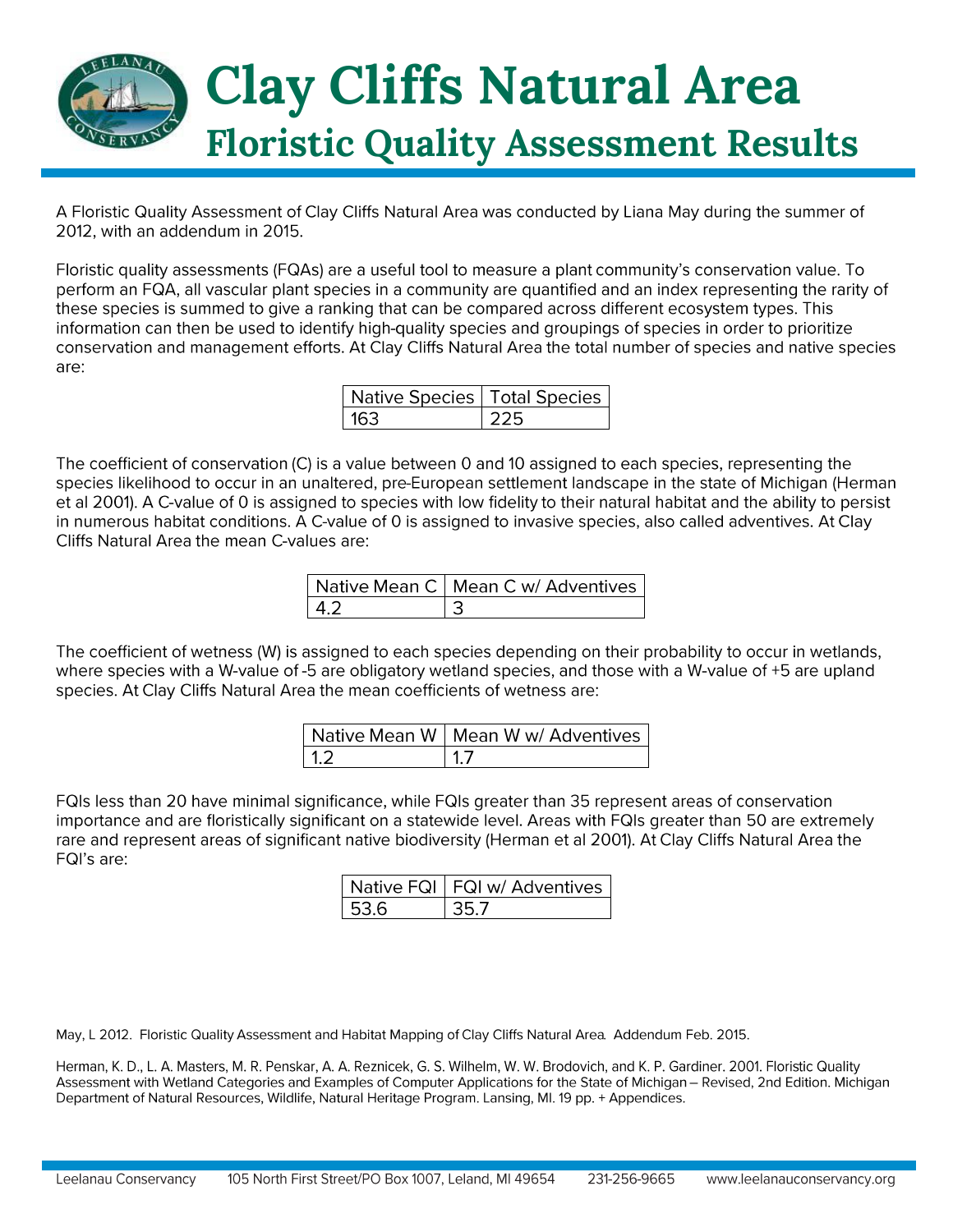

This list represents the most ecologically significant and high quality plants found at the Clay Cliffs Natural Area during a 2012 Floristic Quality Assessment conducted by Liana May. These plants are the highest quality species found on the property and therefore may be rare, difficult to find, or not be blooming depending on the season.

Please remember to practice Leave No Trace techniques; picking flowers may not seem like a big deal, but it means others won't have a chance to enjoy them. With thousands of people visiting Conservancy properties, the less impact we each make, the longer we will enjoy what we have. If you are interested in conducting a scientific study on the property please contact the Conservancy for written permission.

| $\mathbf C$     | <b>Scientific Name</b>   | <b>Common Name</b>            |
|-----------------|--------------------------|-------------------------------|
| $\overline{7}$  | Actaea pachypoda         | <b>DOLL'S EYES</b>            |
| $\overline{7}$  | Betula alleghaniensis    | YELLOW BIRCH                  |
| $\overline{7}$  | Dicentra canadensis      | <b>SQUIRREL CORN</b>          |
| $\overline{7}$  | Dicentra cucullaria      | <b>DUTCHMAN'S BREECHES</b>    |
| $\overline{7}$  | Elymus canadensis        | <b>CANADA WILD RYE</b>        |
| $\overline{7}$  | Equisetum fluviatile     | <b>WATER HORSETAIL</b>        |
| $\overline{7}$  | Equisetum scirpoides     | <b>DWARF SCOURING RUSH</b>    |
| $\overline{7}$  | Shepherdia canadensis    | <b>SOAPBERRY</b>              |
| $\overline{7}$  | Solidago caesia          | BLUE STEMMED GOLDENROD        |
| $\overline{7}$  | Vitis labrusca           | <b>FOX GRAPE</b>              |
| 8               | Agropyron trachycaulum   | <b>SLENDER WHEAT GRASS</b>    |
| 8               | Aralia racemosa          | <b>SPIKENARD</b>              |
| 8               | Carex plantaginea        | <b>SEDGE</b>                  |
| 8               | Corallorhiza odontorhiza | <b>FALL CORAL ROOT</b>        |
| 8               | Coreopsis lanceolata     | <b>SAND COREOPSIS</b>         |
| 8               | Cornus florida           | <b>FLOWERING DOGWOOD</b>      |
| 8               | Hepatica acutiloba       | <b>SHARP LOBED HEPATICA</b>   |
| 8               | Mitella diphylla         | <b>BISHOP'S CAP</b>           |
| 8               | Oenothera oakesiana      | <b>EVENING PRIMROSE</b>       |
| 8               | Rhamnus alnifolia        | <b>ALDER LEAVED BUCKTHORN</b> |
| 10              | Ammophila breviligulata  | <b>MARRAM GRASS</b>           |
| 10              | Calamovilfa longifolia   | <b>SAND REED GRASS</b>        |
| 10              | Dryopteris goldiana      | <b>GOLDIE'S WOODFERN</b>      |
| 10              | Epifagus virginiana      | <b>BEECH DROPS</b>            |
| 10 <sup>°</sup> | Equisetum pretense       | <b>MEADOW HORSETAIL</b>       |
| 10 <sup>°</sup> | Lathyrus japonicas       | <b>BEACH PEA</b>              |

To see pictures or learn more about the plants listed above please visit the Michigan Natural Features Inventory website at http://mnfi.anr.msu.edu/data/specialplants.cfm or consult Newcomb's Wildflower Guide by Lawrence Newcomb.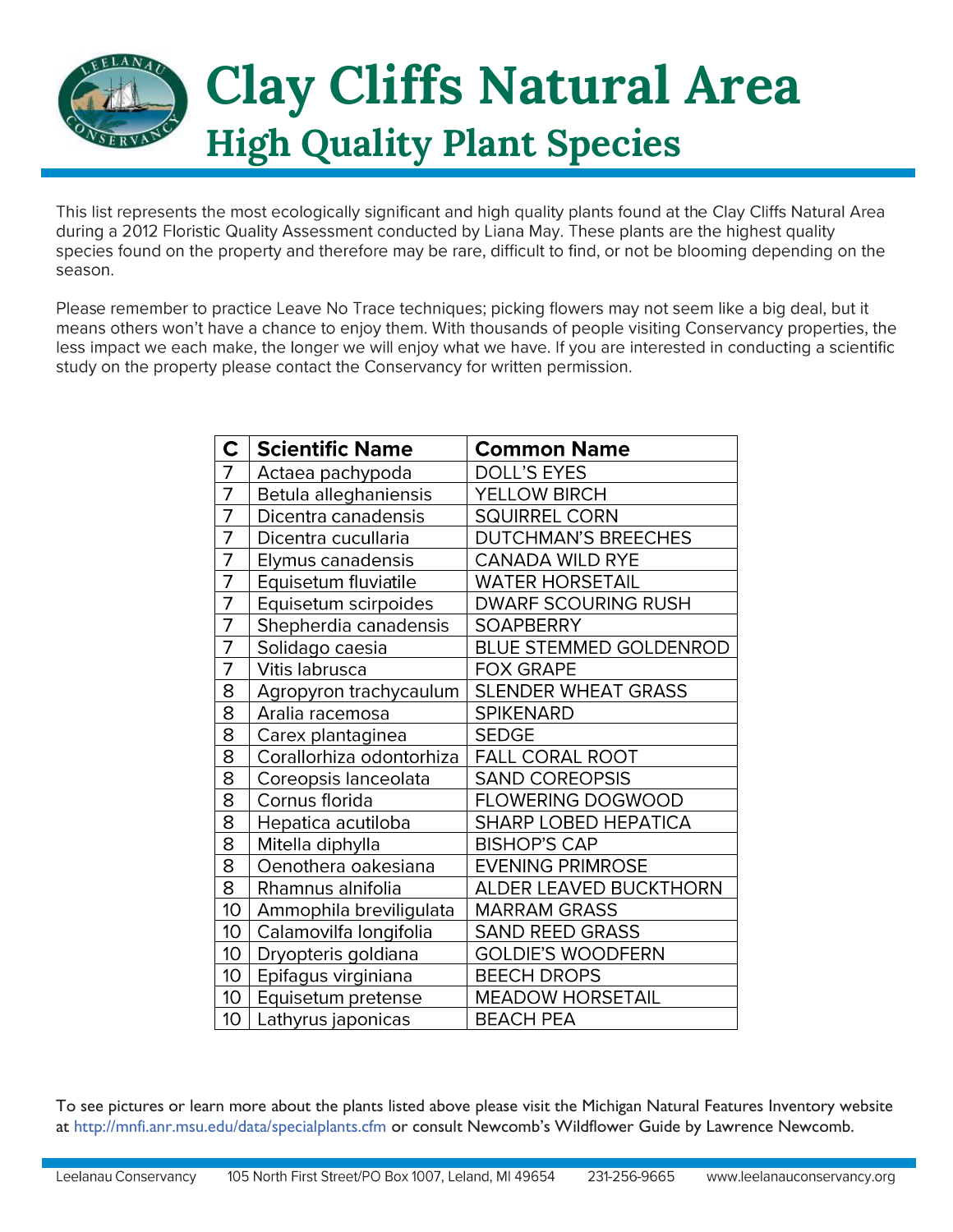| $\mathbf c$     | <b>SCIENTIFIC NAME</b>                | W              | <b>WETNESS</b> | <b>PHYSIOGNOMY</b> | <b>COMMON NAME</b>          |
|-----------------|---------------------------------------|----------------|----------------|--------------------|-----------------------------|
| 8               | Agropyron trachycaulum                | 0              | <b>FAC</b>     | Nt P-Grass         | <b>SLENDER WHEAT GRASS</b>  |
| 8               | Aralia racemose                       | 5              | <b>UPL</b>     | Nt P-Forb          | <b>SPIKENARD</b>            |
| 8               | Carex plantaginea                     | 5              | <b>UPL</b>     | Nt P-Sedge         | <b>SEDGE</b>                |
| 8               | Corallorhiza odontorhiza              | 5              | <b>UPL</b>     | Nt P-Forb          | <b>FALL CORAL ROOT</b>      |
| 8               | Coreopsis lanceolate                  | 3              | <b>FACU</b>    | Nt P-Forb          | <b>SAND COREOPSIS</b>       |
| 8               | Cornus florida                        | 4              | FACU-          | Nt Tree            | FLOWERING DOGWOOD           |
| 8               | Hepatica acutiloba                    | 5              | <b>UPL</b>     | Nt P-Forb          | <b>SHARP LOBED HEPATICA</b> |
| 8               | Mitella diphylla                      | $\overline{2}$ | FACU+          | Nt P-Forb          | <b>BISHOP'S CAP</b>         |
| 8               | Oenothera oakesiana                   | 5              | <b>UPL</b>     | Nt B-Forb          | <b>EVENING PRIMROSE</b>     |
| 8               | Rhamnus alnifolia                     | -5             | <b>OBL</b>     | Nt Shrub           | ALDER LEAVED BUCKTHORN      |
| 10              | Ammophila breviliqulata               | 5              | <b>UPL</b>     | Nt P-Grass         | <b>MARRAM GRASS</b>         |
| 10              | Calamovilfa longifolia                | 5              | <b>UPL</b>     | Nt P-Grass         | <b>SAND REED GRASS</b>      |
| 10              | Dryopteris goldiana                   | 0              | <b>FAC</b>     | Nt Fern            | <b>GOLDIE'S WOODFERN</b>    |
| 10              | Epifagus virginiana                   | 5              | <b>UPL</b>     | Nt P-Forb          | <b>BEECH DROPS</b>          |
| 10 <sup>°</sup> | Equisetum pratense                    | -3             | <b>FACW</b>    | Nt Fern Ally       | <b>MEADOW HORSETAIL</b>     |
| 10              | Lathyrus japonicus                    | 4              | FACU-          | Nt P-Forb          | <b>BEACH PEA</b>            |
| 10 <sup>°</sup> | Veronica beccabunga var.<br>americana | -5             | <b>OBL</b>     | Nt P-Forb          | <b>AMERICAN BROOKLIME</b>   |

Table 2. Summary of high conservation-value species.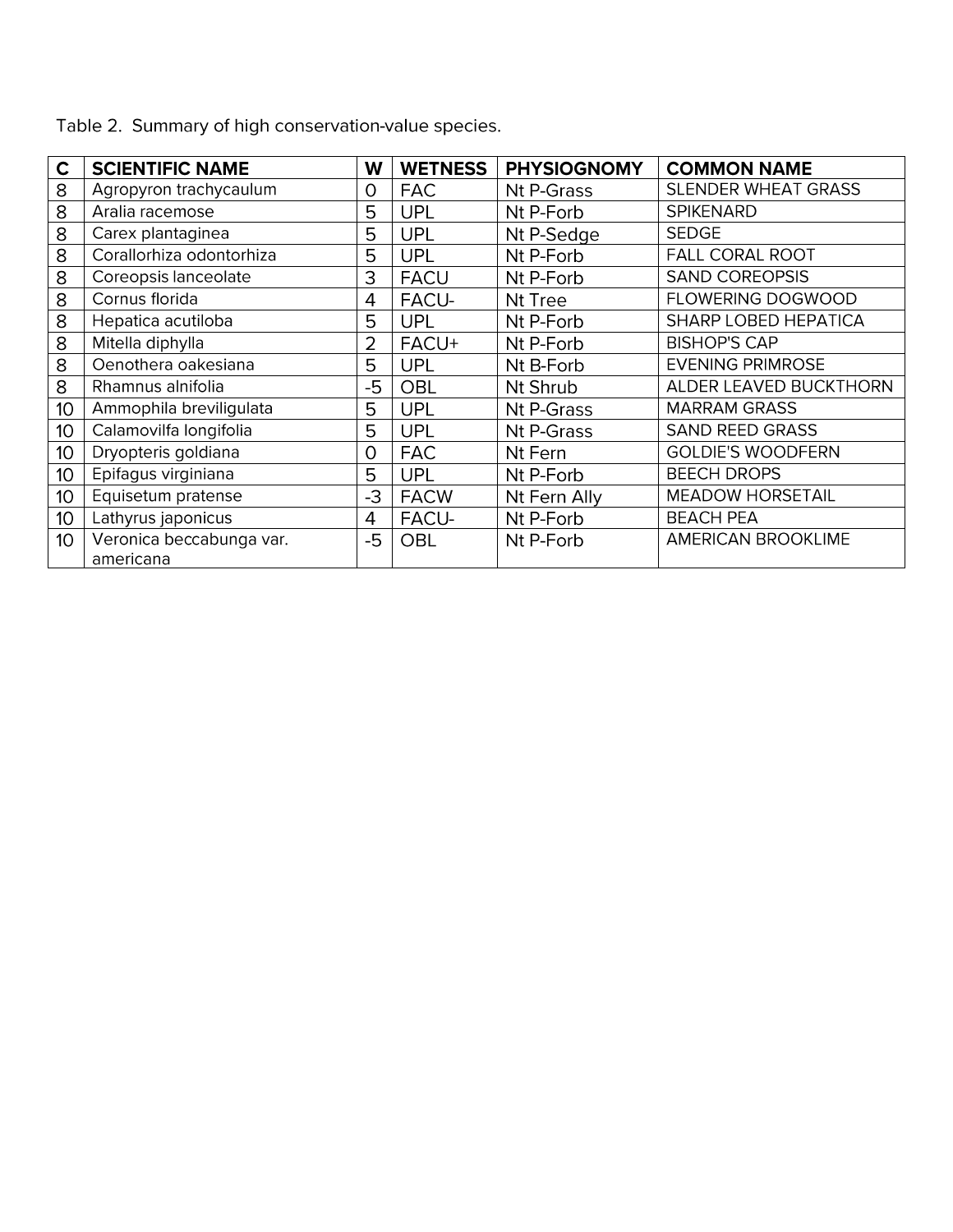*Table 3. Summary of non-native vegetation (61 species making up 28% of the flora).*

| SCIENTIFIC NAME              |            | W   WETNESS   PHYSI OGNOMY   COMMON NAME |                               |
|------------------------------|------------|------------------------------------------|-------------------------------|
| ACER PLATANOIDES             | 5 UPL      | Ad Tree                                  | <b>NORWAY MAPLE</b>           |
| <b>AGROPYRON REPENS</b>      | 3 FACU     | Ad P-Grass                               | <b>QUACK GRASS</b>            |
| <b>AGROSTEMMA GITHAGO</b>    | 3 FACU     | Ad P-Forb                                | <b>CORN COCKLE</b>            |
| <b>AGROSTIS GIGANTEA</b>     | 0 FAC      | Ad P-Grass                               | <b>REDTOP</b>                 |
| ALLIARIA PETIOLATA           | 0 FAC      | Ad B-Forb                                | <b>GARLIC MUSTARD</b>         |
| <b>ARCTIUM MINUS</b>         | $5$ UPL    | Ad B-Forb                                | <b>COMMON BURDOCK</b>         |
|                              | $5$ UPL    |                                          |                               |
| BERTEROA INCANA              |            | Ad A-Forb                                | <b>HOARY ALYSSUM</b>          |
| <b>BROMUS INERMIS</b>        | $5$ UPL    | Ad P-Grass                               | SMOOTH BROME                  |
| <b>CENTAUREA MACULOSA</b>    | $5$ UPL    | Ad B-Forb                                | SPOTTED BLUET                 |
| <b>CERASTIUM FONTANUM</b>    | 3 FACU     | Ad P-Forb                                | <b>MOUSE EAR CHICKWEED</b>    |
| CHRYSANTHEMUM LEUCANTHEMUM   | $5$ UPL    | Ad P-Forb                                | OX EYE DAISY                  |
| <b>CIRSIUM ARVENSE</b>       | 3 FACU     | Ad P-Forb                                | <b>CANADIAN THISTLE</b>       |
| CIRSIUM PALUSTRE             | $-4$ FACW+ | Ad B-Forb                                | <b>MARSH THISTLE</b>          |
| <b>CIRSIUM VULGARE</b>       | 4 FACU-    | Ad B-Forb                                | <b>BULL THISTLE</b>           |
| CORONILLA VARIA              | $5$ UPL    | Ad P-Forb                                | <b>CROWN VETCH</b>            |
| DACTYLIS GLOMERATA           | 3 FACU     | Ad P-Grass                               | <b>ORCHARD GRASS</b>          |
| DAUCUS CAROTA                | $5$ UPL    | Ad B-Forb                                | <b>QUEEN ANNE'S LACE</b>      |
| <b>DIANTHUS ARMERIA</b>      | $5$ UPL    | Ad A-Forb                                | <b>DEPTFORD PINK</b>          |
| ELAEAGNUS UMBELLATA          | 3 FACU     | Ad Shrub                                 | <b>AUTUMN OLIVE</b>           |
| EPILOBIUM PARVIFLORUM        | 3 FACU     | Ad P-Forb                                | <b>WILLOW HERB</b>            |
| <b>EPIPACTIS HELLEBORINE</b> | $5$ UPL    | Ad P-Forb                                | <b>HELLEBORINE</b>            |
| EUPHORBIA ESULA              | $5$ UPL    | Ad P-Forb                                | <b>LEAFY SPURGE</b>           |
| <b>FESTUCA PRATENSIS</b>     | $4$ FACU-  | Ad P-Grass                               | <b>MEADOW FESCUE</b>          |
| <b>GALIUM ODORATUM</b>       | $5$ UPL    | Ad P-Forb                                | SWEET WOODRUFF                |
| HIERACIUM AURANTIACUM        | $5$ UPL    | Ad P-Forb                                | <b>ORANGE HAWKWEED</b>        |
| LACTUCA SERRIOLA             | 0 FAC      | Ad B-Forb                                | <b>PRICKLY LETTUCE</b>        |
| <b>LEONURUS CARDIACA</b>     | $5$ UPL    | Ad P-Forb                                | <b>MOTHERWORT</b>             |
| LONICERA MORROWII            | $5$ UPL    | Ad Shrub                                 | <b>MORROW HONEYSUCKLE</b>     |
| <b>MALUS PUMILA</b>          | $5$ UPL    | Ad Tree                                  | APPLE                         |
| MEDICAGO SATIVA              | $5$ UPL    | Ad P-Forb                                | ALFALFA                       |
| <b>MELILOTUS ALBA</b>        | 3 FACU     | Ad B-Forb                                | WHITE SWEET CLOVER            |
| MENTHA PIPERITA              | $-5$ OBL   | Ad P-Forb                                | PEPPERMINT                    |
| NEPETA CATARIA               | $1$ FAC-   | Ad P-Forb                                | CATNIP                        |
| PHLEUM PRATENSE              | 3 FACU     | Ad P-Grass                               | <b>TIMOTHY</b>                |
| PLANTAGO LANCEOLATA          | 0 FAC      | Ad P-Forb                                | <b>ENGLISH PLANTAIN</b>       |
| POA COMPRESSA                | $2$ FACU+  | Ad P-Grass                               | CANADA BLUEGRASS              |
| POLYGONUM CONVOLVULUS        | $1$ FAC-   | Ad A-Forb                                | <b>FALSE BUCKWHEAT</b>        |
| <b>POPULUS ALBA</b>          | $5$ UPL    | Ad Tree                                  | <b>WHITE POPLAR</b>           |
| PRUNELLA VULGARIS            | 0 FAC      | Nt P-Forb                                | <b>LAWN PRUNELLA</b>          |
| <b>RANUNCULUS ACRIS</b>      | $-2$ FACW- | Ad P-Forb                                | TALL or COMMON BUTTERCUP      |
| RHAMNUS CATHARTICA           | 3 FACU     | Ad Tree                                  | <b>COMMON BUCKTHORN</b>       |
| <b>RIBES RUBRUM</b>          | $5$ UPL    | Ad Shrub                                 | <b>RED CURRANT</b>            |
| ROBINIA PSEUDOACACIA         | $4$ FACU-  | Ad Tree                                  | <b>BLACK LOCUST</b>           |
| ROSA EGLANTERIA              | $5$ UPL    | Ad Shrub                                 | <b>SWEET BRIER</b>            |
| ROSA MULTIFLORA              | 3 FACU     | Ad Shrub                                 | <b>MULTIFLORA ROSE</b>        |
| RUMEX ACETOSELLA             | $0$ FAC    | Ad P-Forb                                | <b>SHEEP SORREL</b>           |
| RUMEX OBTUSIFOLIUS           | $-3$ FACW  | Ad P-Forb                                | <b>BITTER DOCK</b>            |
| <b>SALIX FRAGILIS</b>        | -1   FAC + | Ad Tree                                  | <b>CRACK WILLOW</b>           |
| SILENE PRATENSIS             | $5$ UPL    | Ad A-Forb                                | WHITE CATCHFLY                |
| SILENE VULGARIS              | $5$ UPL    | Ad P-Forb                                | <b>BLADDER CAMPION</b>        |
| SOLANUM DULCAMARA            | $0$ FAC    | Ad P-Forb                                | <b>BITTERSWEET NIGHTSHADE</b> |
| STELLARIA GRAMINEA           | $5$ UPL    | Ad P-Forb                                | <b>STARWORT</b>               |
| SYRINGA VULGARIS             | $5$ UPL    | Ad Shrub                                 | <b>COMMON LILAC</b>           |
| TARAXACUM OFFICINALE         | 3 FACU     | Ad P-Forb                                | <b>COMMON DANDELION</b>       |
| TRAGOPOGON DUBIUS            | $5$ UPL    | Ad B-Forb                                | <b>GOAT'S BEARD</b>           |
| <b>TRIFOLIUM CAMPESTRE</b>   | $5$ UPL    | Ad A-Forb                                | LOW HOP CLOVER                |
| TRIFOLIUM HYBRIDUM           | $1$ FAC-   | Ad P-Forb                                | <b>ALSIKE CLOVER</b>          |
| TRIFOLIUM PRATENSE           | $2$ FACU+  | Ad P-Forb                                | <b>RED CLOVER</b>             |
| <b>VERBASCUM THAPSUS</b>     | $5$ UPL    | Ad B-Forb                                | <b>COMMON MULLEIN</b>         |
| <b>VERONICA VERNA</b>        | $5$ UPL    | Ad A-Forb                                | SPRING CORN SPEEDWELL         |
| <b>VIBURNUM OPULUS</b>       | $0$ FAC    | Ad Shrub                                 | EUROPEAN HIGHBUSH CRANBERRY   |
| <b>VINCA MINOR</b>           | $5$ UPL    | Ad Shrub                                 | PERIWINKLE                    |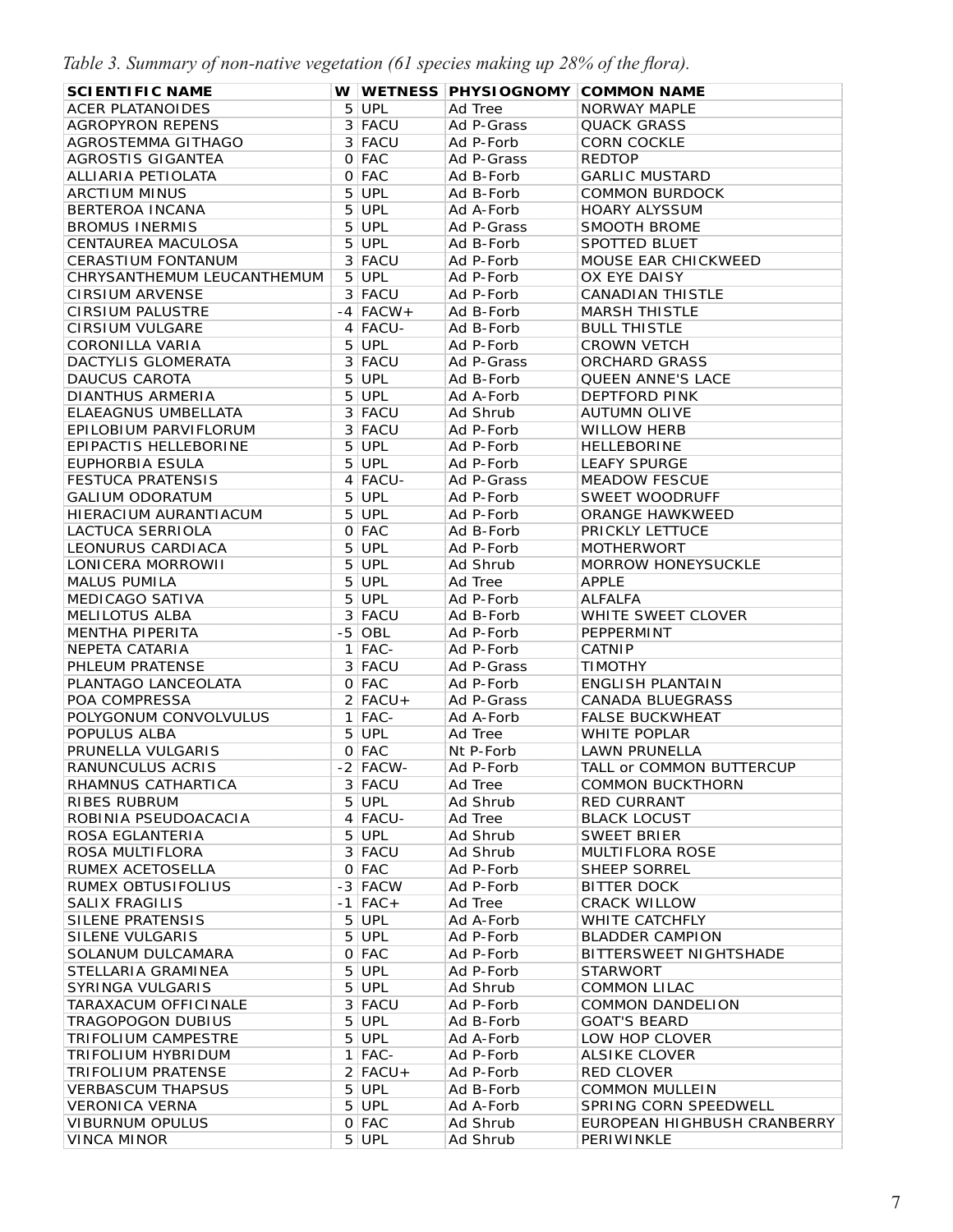| Clay Cliffs Natural Area (all)                            |                              |                                                                                                                                                 |
|-----------------------------------------------------------|------------------------------|-------------------------------------------------------------------------------------------------------------------------------------------------|
| Addendum 2015<br>Clay Cliffs Natural Are                  |                              |                                                                                                                                                 |
| Leland                                                    |                              |                                                                                                                                                 |
| Leelanau                                                  |                              |                                                                                                                                                 |
| MI                                                        |                              |                                                                                                                                                 |
| <b>USA</b>                                                |                              |                                                                                                                                                 |
| FQA DB Region:<br>FQA DB Publication Year:                | Michigan<br>2014             |                                                                                                                                                 |
| FQA DB Description:                                       |                              | Reznicek, A.A., M.R. Penskar, B.S. Walters, and B.S. Slaughter. 2014. Michigan Floristic Quality Assessment                                     |
|                                                           |                              | Database. Herbarium, University of Michigan, Ann Arbor, MI and Michigan Natural Features Inventory,                                             |
| Practitioner:                                             | Liana May                    |                                                                                                                                                 |
| Latitude:                                                 |                              |                                                                                                                                                 |
| Longitude:                                                |                              |                                                                                                                                                 |
| Weather Notes:<br><b>Duration Notes:</b>                  | Growing season 2012          |                                                                                                                                                 |
| Community Type Notes:                                     |                              | Mesic northern forest, fallow farm fields, Lk MI shoreline bluff and beach.                                                                     |
| Other Notes:                                              |                              | Eurybia may be similar species. Unknown vine along west side of viewing platform, checkk July for flw.                                          |
| Private/Public:                                           | Public                       |                                                                                                                                                 |
|                                                           |                              |                                                                                                                                                 |
| Conservatism-Based Metrics:<br>Total Mean C:              | 3                            |                                                                                                                                                 |
| Native Mean C:                                            | 4.2                          |                                                                                                                                                 |
| Total FQI:                                                | 45                           |                                                                                                                                                 |
| Native FQI:                                               | 53.6                         |                                                                                                                                                 |
| Adjusted FQI:                                             | 35.7                         |                                                                                                                                                 |
| % C value 0:                                              | 31.1<br>27.1                 |                                                                                                                                                 |
| % C value 1-3:<br>% C value 4-6:                          | 30.2                         |                                                                                                                                                 |
| % C value 7-10:                                           | 11.6                         |                                                                                                                                                 |
| Native Tree Mean C:                                       | 4.4                          |                                                                                                                                                 |
| Native Shrub Mean C:                                      | 3.4                          |                                                                                                                                                 |
| Native Herbaceous Mean C:                                 | 4.3                          |                                                                                                                                                 |
| Species Richness:                                         |                              |                                                                                                                                                 |
| <b>Total Species:</b>                                     | 225                          |                                                                                                                                                 |
| Native Species:                                           | 163                          | 72.40%                                                                                                                                          |
| Non-native Species:                                       | 62                           | 27.60%                                                                                                                                          |
|                                                           |                              |                                                                                                                                                 |
| Species Wetness:<br>Mean Wetness:                         | 1.7                          |                                                                                                                                                 |
| Native Mean Wetness:                                      | 1.2                          |                                                                                                                                                 |
|                                                           |                              |                                                                                                                                                 |
| Physiognomy Metrics:                                      |                              |                                                                                                                                                 |
| Tree:                                                     | 27                           | 12%                                                                                                                                             |
| Shrub:<br>Vine:                                           | 27<br>5                      | 12%<br>2.20%                                                                                                                                    |
| Forb:                                                     | 127                          | 56.40%                                                                                                                                          |
| Grass:                                                    | 17                           | 7.60%                                                                                                                                           |
| Sedge:                                                    | 10                           | 4.40%                                                                                                                                           |
| Rush:                                                     | $\mathbf 0$                  | $0\%$                                                                                                                                           |
| Fern:<br>Bryophyte:                                       | 12<br>$\mathbf 0$            | 5.30%<br>$0\%$                                                                                                                                  |
|                                                           |                              |                                                                                                                                                 |
| <b>Duration Metrics:</b>                                  |                              |                                                                                                                                                 |
| Annual:                                                   | 15                           | 6.70%                                                                                                                                           |
| Perennial:                                                | 196                          | 87.10%                                                                                                                                          |
| Biennial:<br>Native Annual:                               | 14<br>8                      | 6.20%<br>3.60%                                                                                                                                  |
| Native Perennial:                                         | 151                          | 67.10%                                                                                                                                          |
| Native Biennial:                                          | 4                            | 1.80%                                                                                                                                           |
|                                                           |                              |                                                                                                                                                 |
| Species:                                                  |                              |                                                                                                                                                 |
| Scientific Name<br>Acer platanoides                       | Family<br>Sapindaceae        | Acronym Native?<br>C<br>W<br>Physiognomy<br>Duration<br>Common Name<br><b>ACEPLA</b><br>non-native 0<br>5<br>tree<br>perennial norway maple     |
| Acer saccharum                                            | Sapindaceae                  | 5<br>3<br>ACESAU<br>native<br>tree<br>perennial sugar maple                                                                                     |
| Acer spicatum                                             | Sapindaceae                  | 5<br>ACESPI<br>3<br>perennial mountain maple<br>native<br>tree                                                                                  |
| Achillea millefolium                                      | Asteraceae                   | $\mathbf{1}$<br>ACHMIL<br>native<br>3<br>forb<br>perennial yarrow                                                                               |
| Actaea pachypoda                                          | Ranunculaceae                | <b>ACTPAC</b><br>7<br>5<br>native<br>forb<br>perennial dolls-eyes                                                                               |
| Agrostemma githago                                        | Caryophyllaceae              | 5<br>corn-cockle<br>AGRGIT<br>non-native 0<br>forb<br>annual                                                                                    |
| Agrostis gigantea<br>Alliaria petiolata                   | Poaceae<br>Brassicaceae      | AGRGIG<br>non-native 0<br>$-3$<br>grass<br>perennial redtop<br>3<br>garlic mustard<br><b>ALLPET</b><br>non-native 0<br>forb<br>biennial         |
| Ambrosia artemisiifolia                                   | Asteraceae                   | AMBART<br>0<br>3<br>common ragweed<br>native<br>forb<br>annual                                                                                  |
| Amelanchier arborea                                       | Rosaceae                     | 4<br>3<br>AMEARB<br>native<br>tree<br>perennial juneberry                                                                                       |
| Ammophila breviligulata                                   | Poaceae                      | 5<br>AMMBRE native<br>10<br>grass<br>perennial marram grass                                                                                     |
| Anaphalis margaritacea                                    | Asteraceae                   | 5<br>ANAMAR native<br>3<br>forb<br>perennial pearly everlasting                                                                                 |
| Anemone canadensis                                        | Ranunculaceae                | ANECAN<br>perennial canada anemone<br>native<br>4<br>$-3$<br>forb<br>3                                                                          |
| Apocynum cannabinum; a. sibiricum<br>Aquilegia canadensis | Apocynaceae<br>Ranunculaceae | APOCAN<br>native<br>0<br>forb<br>perennial indian-hemp<br>5<br>AQUCAN native<br>3<br>forb<br>perennial wild columbine                           |
| Aralia nudicaulis                                         | Araliaceae                   | 5<br>ARANUD<br>3<br>native<br>forb<br>perennial wild sarsaparilla                                                                               |
| Aralia racemosa                                           | Araliaceae                   | ARARAC<br>8<br>3<br>native<br>forb<br>perennial spikenard                                                                                       |
| Arctium minus                                             | Asteraceae                   | ARCMIN<br>3<br>non-native 0<br>forb<br>biennial<br>common burdock                                                                               |
| Arisaema triphyllum                                       | Araceae                      | 5<br>0<br>ARITRI<br>native<br>forb<br>perennial jack-in-the-pulpit                                                                              |
| Artemisia campestris<br>Asclepias syriaca                 | Asteraceae<br>Apocynaceae    | 5<br>5<br>ARTCAM<br>native<br>forb<br>biennial<br>wormwood<br><b>ASCSYR</b><br>$\mathbf{1}$<br>5<br>native<br>forb<br>perennial common milkweed |
| Berteroa incana                                           | Brassicaceae                 | non-native 0 5<br><b>BERINC</b><br>forb<br>annual<br>hoary alyssum                                                                              |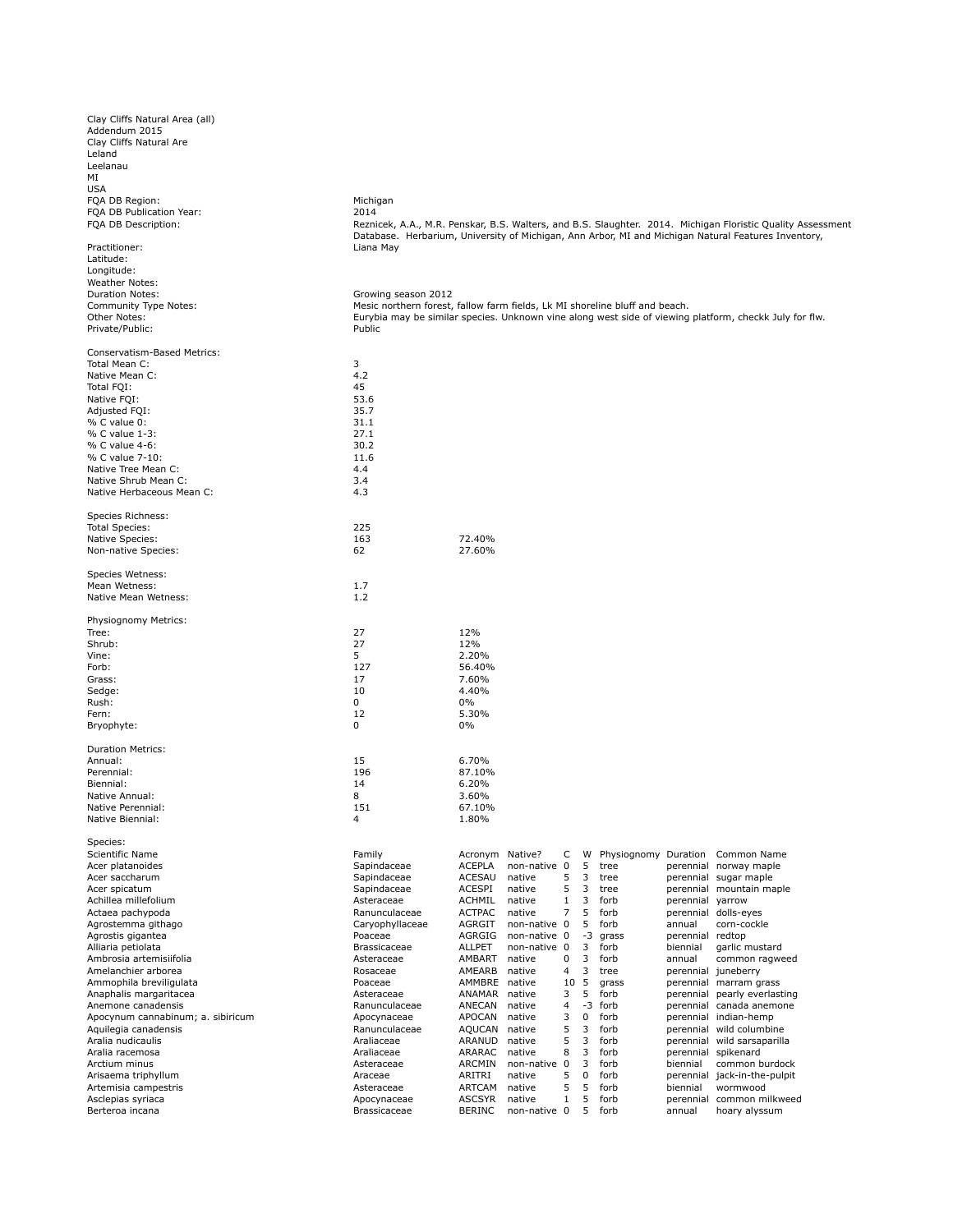| Betula alleghaniensis                               | Betulaceae                  | <b>BETALL</b>                  | native                       | 7                    | 0           | tree           |                                    | perennial yellow birch                                       |
|-----------------------------------------------------|-----------------------------|--------------------------------|------------------------------|----------------------|-------------|----------------|------------------------------------|--------------------------------------------------------------|
| Betula papyrifera                                   | Betulaceae                  | <b>BETPAP</b>                  | native                       | 2                    | 3           | tree           |                                    | perennial paper birch                                        |
| Bromus inermis                                      | Poaceae                     | <b>BROINE</b>                  | non-native 0                 | 5                    | 5<br>3      | grass          |                                    | perennial smooth brome                                       |
| Cakile edentula<br>Calamovilfa longifolia           | Brassicaceae<br>Poaceae     | CAKEDE<br>CALLON               | native<br>native             | 10                   | 5           | forb<br>grass  | annual                             | sea-rocket<br>perennial sand reed grass                      |
| Campanula rotundifolia                              | Campanulaceae               | CAMROT                         | native                       | 6                    | 3           | forb           | perennial harebell                 |                                                              |
| Cardamine concatenata; dentaria laciniata           | Brassicaceae                | CARCON                         | native                       | 5                    | 3           | forb           |                                    | perennial cut-leaved toothwort                               |
| Cardamine diphylla; dentaria d.                     | Brassicaceae                | CARDIP                         | native                       | 5                    | 3           | forb           |                                    | perennial two-leaved toothwort                               |
| Carex arctata                                       | Cyperaceae                  | <b>CXARTT</b>                  | native                       | 3                    | 5           | sedge          | perennial sedge                    |                                                              |
| Carex comosa                                        | Cyperaceae                  | <b>CXCOMO</b>                  | native                       | 5                    | -5          | sedge          | perennial sedge                    |                                                              |
| Carex granularis                                    | Cyperaceae                  | CXGRAN                         | native                       | 2                    | -3          | sedge          | perennial sedge                    |                                                              |
| Carex interior                                      | Cyperaceae                  | <b>CXINTE</b>                  | native                       | 3                    | -5          | sedge          | perennial sedge                    |                                                              |
| Carex pedunculata<br>Carex plantaginea              | Cyperaceae                  | <b>CXPEDU</b><br><b>CXPLAN</b> | native<br>native             | 5<br>8               | 3<br>5      | sedge<br>sedge | perennial sedge<br>perennial sedge |                                                              |
| Carex scabrata                                      | Cyperaceae<br>Cyperaceae    | <b>CXSCAB</b>                  | native                       | 4                    | -5          | sedge          | perennial sedge                    |                                                              |
| Carex vulpinoidea                                   | Cyperaceae                  | <b>CXVULP</b>                  | native                       | $\mathbf{1}$         | -5          | sedge          | perennial sedge                    |                                                              |
| Caulophyllum thalictroides                          | Berberidaceae               | CAUTHA                         | native                       | 5                    | 5           | forb           |                                    | perennial blue cohosh                                        |
| Centaurea stoebe; c. maculosa                       | Asteraceae                  | <b>CENSTO</b>                  | non-native 0                 |                      | 5           | forb           | biennial                           | spotted knapweed                                             |
| Cerastium fontanum                                  | Caryophyllaceae             | <b>CERFON</b>                  | non-native 0                 |                      | 3           | forb           |                                    | perennial mouse-ear chickweed                                |
| Chamerion angustifolium; epilobium a.               | Onagraceae                  | CHAANG                         | native                       | 3                    | $\mathbf 0$ | forb           | perennial fireweed                 |                                                              |
| Circaea canadensis; c. lutetiana                    | Onagraceae                  | CIRCAN                         | native                       | 2                    | 3           | forb           |                                    | perennial enchanters-nightshade                              |
| Cirsium arvense                                     | Asteraceae                  | CIRARV                         | non-native 0                 |                      | 3           | forb           | perennial                          | canada thistle                                               |
| Cirsium palustre                                    | Asteraceae                  | CIRPAL                         | non-native 0<br>non-native 0 |                      | -3<br>3     | forb<br>forb   | biennial                           | marsh thistle                                                |
| Cirsium vulgare<br>Claytonia caroliniana            | Asteraceae<br>Montiaceae    | <b>CIRVUL</b><br><b>CLACAR</b> | native                       | 6                    | 3           | forb           | biennial                           | bull thistle<br>perennial carolina spring-beauty             |
| Clinopodium vulgare                                 | Lamiaceae                   | <b>CLIVUL</b>                  | native                       | 3                    | 5           | forb           | perennial                          | wild-basil                                                   |
| Conyza canadensis                                   | Asteraceae                  | CONCAN                         | native                       | 0                    | 3           | forb           | annual                             | horseweed                                                    |
| Corallorhiza odontorhiza                            | Orchidaceae                 | <b>CORODO</b>                  | native                       | 8                    | 5           | forb           |                                    | perennial fall coral-root                                    |
| Coreopsis lanceolata                                | Asteraceae                  | CORLAN                         | native                       | 8                    | 3           | forb           |                                    | perennial sand coreopsis                                     |
| Cornus florida                                      | Cornaceae                   | CORFLO                         | native                       | 8                    | 3           | tree           |                                    | perennial flowering dogwood                                  |
| Cornus sericea; c. stolonifera                      | Cornaceae                   | <b>CORSER</b>                  | native                       | 2                    | $-3$        | shrub          | perennial red-osier                |                                                              |
| Cystopteris bulbifera                               | Cystopteridaceae            | <b>CYSBUL</b>                  | native                       | 5                    | $-3$        | fern           |                                    | perennial bulblet fern                                       |
| Dactylis glomerata                                  | Poaceae                     | <b>DACGLO</b>                  | non-native 0                 |                      | 3           | grass          |                                    | perennial orchard grass                                      |
| Daucus carota                                       | Apiaceae<br>Caryophyllaceae | <b>DAUCAR</b>                  | non-native 0<br>non-native 0 |                      | 5<br>5      | forb<br>forb   | biennial                           | queen-annes-lace                                             |
| Dianthus armeria<br>Dicentra canadensis             | Papaveraceae                | DIAARM<br><b>DICCAN</b>        | native                       | 7                    | 5           | forb           | annual                             | deptford pink<br>perennial squirrel-corn                     |
| Dicentra cucullaria                                 | Papaveraceae                | <b>DICCUC</b>                  | native                       | 7                    | 5           | forb           | perennial                          | dutchmans-breeches                                           |
| Dichanthelium implicatum; panicum i.                | Poaceae                     | <b>DICIMP</b>                  | native                       | 3                    | 0           | grass          |                                    | perennial panic grass                                        |
| Digitaria cognata; leptoloma c.                     | Poaceae                     | <b>DIGCOG</b>                  | native                       | 3                    | 5           | grass          |                                    | perennial fall witch grass                                   |
| Dryopteris carthusiana                              | Dryopteridaceae             | <b>DRYCAR</b>                  | native                       | 5                    | $-3$        | fern           |                                    | perennial spinulose woodfern                                 |
| Dryopteris goldiana                                 | Dryopteridaceae             | <b>DRYGOL</b>                  | native                       | 10                   | $\mathbf 0$ | fern           |                                    | perennial goldies woodfern                                   |
| Dryopteris intermedia                               | Dryopteridaceae             | DRYINT                         | native                       | 5                    | $\mathbf 0$ | fern           |                                    | perennial evergreen woodfern                                 |
| Dryopteris marginalis                               | Dryopteridaceae             | <b>DRYMAR</b>                  | native                       | 5                    | 3           | fern           |                                    | perennial marginal woodfern                                  |
| Elaeagnus umbellata                                 | Elaeagnaceae                | <b>ELAUMB</b>                  | non-native 0                 |                      | 3           | shrub          |                                    | perennial autumn-olive                                       |
| Eleocharis erythropoda                              | Cyperaceae                  | <b>ELEERY</b>                  | native                       | 4<br>5               | -5          | sedge          |                                    | perennial spike-rush                                         |
| Elymus canadensis<br>Elymus hystrix; hystrix patula | Poaceae<br>Poaceae          | <b>ELYCAN</b><br><b>ELYHYS</b> | native<br>native             | 5                    | 3<br>3      | grass<br>grass |                                    | perennial canada wild rye<br>perennial bottlebrush grass     |
| Elymus repens; agropyron r.                         | Poaceae                     | <b>ELYREP</b>                  | non-native 0                 |                      | 3           | grass          |                                    | perennial quack grass                                        |
| Elymus trachycaulus; agropyron t.                   | Poaceae                     | <b>ELYTRA</b>                  | native                       | 8                    | 3           | grass          |                                    | perennial slender wheatgrass                                 |
| Epifagus virginiana                                 | Orobanchaceae               | EPIVIR                         | native                       | 10 5                 |             | forb           | annual                             | beech-drops                                                  |
| Epilobium parviflorum                               | Onagraceae                  | EPIPAR                         | non-native 0                 |                      | -5          | forb           |                                    | perennial willow-herb                                        |
| Epipactis helleborine                               | Orchidaceae                 | EPIHEL                         | non-native 0                 |                      | 0           | forb           |                                    | perennial helleborine                                        |
| Equisetum arvense                                   | Equisetaceae                | EQUARV                         | native                       | 0                    | 0           | fern           |                                    | perennial common horsetail                                   |
| Equisetum fluviatile                                | Equisetaceae                | <b>EQUFLU</b>                  | native                       | 7                    | -5          | fern           |                                    | perennial water horsetail                                    |
| Equisetum hyemale                                   | Equisetaceae                | <b>EQUHYE</b>                  | native                       | $\overline{2}$       | 0           | fern           |                                    | perennial scouring rush                                      |
| Equisetum pratense                                  | Equisetaceae                | <b>EQUPRA</b>                  | native                       | 10                   | -3          | fern           |                                    | perennial meadow horsetail                                   |
| Equisetum scirpoides<br>Eragrostis spectabilis      | Equisetaceae<br>Poaceae     | <b>EQUSCI</b><br>ERASPE        | native<br>native             | 7<br>3               | 0<br>5      | fern<br>grass  |                                    | perennial dwarf scouring rush<br>perennial purple love grass |
| Erythronium americanum                              | Liliaceae                   | ERYAME                         | native                       | 5                    | 5           | forb           |                                    | perennial yellow trout lily                                  |
| Eupatorium perfoliatum                              | Asteraceae                  | <b>EUPPER</b>                  | native                       | 4                    |             | -3 forb        | perennial boneset                  |                                                              |
| Euphorbia virgata; e. esula                         | Euphorbiaceae               | <b>EUPVIR</b>                  | non-native 0                 |                      | 5           | forb           |                                    | perennial leafy spurge                                       |
| Eurybia macrophylla; aster m.                       | Asteraceae                  | <b>EURMAC</b>                  | native                       | 4                    | 5           | forb           |                                    | perennial big-leaved aster                                   |
| Euthamia graminifolia                               | Asteraceae                  | <b>EUTGRA</b>                  | native                       | 3                    | 0           | forb           |                                    | perennial grass-leaved goldenrod                             |
| Eutrochium maculatum; eupatorium m.                 | Asteraceae                  | <b>EUTMAC</b>                  | native                       | 4                    | -5          | forb           |                                    | perennial joe-pye-weed                                       |
| Fagus grandifolia                                   | Fagaceae                    | FAGGRA                         | native                       | 6                    | 3           | tree           |                                    | perennial american beech                                     |
| Fallopia convolvulus; polygonum c.                  | Polygonaceae                | <b>FALCON</b>                  | non-native 0                 |                      | 3           | vine           | annual                             | false buckwheat                                              |
| Fragaria virginiana<br>Fraxinus americana           | Rosaceae                    | <b>FRAVIR</b>                  | native                       | 2<br>5               | 3<br>3      | forb<br>tree   |                                    | perennial wild strawberry<br>perennial white ash             |
| Fraxinus nigra                                      | Oleaceae<br>Oleaceae        | FRAAME<br>FRANIG               | native<br>native             | 6                    | -3          | tree           | perennial black ash                |                                                              |
| Galium aparine                                      | Rubiaceae                   | <b>GALAPA</b>                  | native                       | 0                    | 3           | forb           | annual                             | annual bedstraw                                              |
| Galium odoratum                                     | Rubiaceae                   | <b>GALODO</b>                  | non-native 0                 |                      | 5           | forb           |                                    | perennial sweet woodruff                                     |
| Geranium robertianum                                | Geraniaceae                 | <b>GERROB</b>                  | native                       | 3                    | 3           | forb           | annual                             | herb robert                                                  |
| Geum canadense                                      | Rosaceae                    | <b>GEUCAN</b>                  | native                       | $\mathbf{1}$         | 0           | forb           |                                    | perennial white avens                                        |
| Glyceria striata                                    | Poaceae                     | <b>GLYSTR</b>                  | native                       | 4                    | -5          | grass          |                                    | perennial fowl manna grass                                   |
| Hackelia virginiana                                 | Boraginaceae                | <b>HACVIR</b>                  | native                       | 1                    | 3           | forb           | biennial                           | beggars lice                                                 |
| Hepatica acutiloba                                  | Ranunculaceae               | <b>HEPACU</b>                  | native                       | 8                    | 5           | forb           |                                    | perennial sharp-lobed hepatica                               |
| Hieracium aurantiacum                               | Asteraceae                  | <b>HIEAUR</b>                  | non-native 0                 |                      | 5           | forb           |                                    | perennial orange hawkweed                                    |
| Impatiens capensis                                  | Balsaminaceae               | <b>IMPCAP</b>                  | native                       | 2                    | -3          | forb           | annual                             | spotted touch-me-not                                         |
| Juncus dudleyi<br>Juncus effusus                    | Juncaceae<br>Juncaceae      | <b>JUNDUD</b><br><b>JUNEFF</b> | native<br>native             | 1<br>3               | $-3$<br>-5  | forb<br>forb   |                                    | perennial dudleys rush<br>perennial soft-stemmed rush        |
| Juncus tenuis                                       | Juncaceae                   | <b>JUNTEN</b>                  | native                       | $\mathbf{1}$         | 0           | forb           | perennial                          | path rush                                                    |
| Juniperus communis                                  | Cupressaceae                | <b>JUNCOI</b>                  | native                       | 4                    | 3           | shrub          | perennial                          | common or ground juniper                                     |
| Lactuca canadensis                                  | Asteraceae                  | LACCAN                         | native                       | 2                    | 3           | forb           | biennial                           | tall lettuce                                                 |
| Lactuca serriola                                    | Asteraceae                  | LACSER                         | non-native 0                 |                      | 3           | forb           | biennial                           | prickly lettuce                                              |
|                                                     |                             |                                |                              |                      |             |                |                                    |                                                              |
| Laportea canadensis<br>Lathyrus japonicus           | Urticaceae<br>Fabaceae      | LAPCAN<br>LATJAP               | native<br>native             | 4<br>10 <sub>3</sub> | $-3$        | forb<br>vine   |                                    | perennial wood nettle<br>perennial beach pea                 |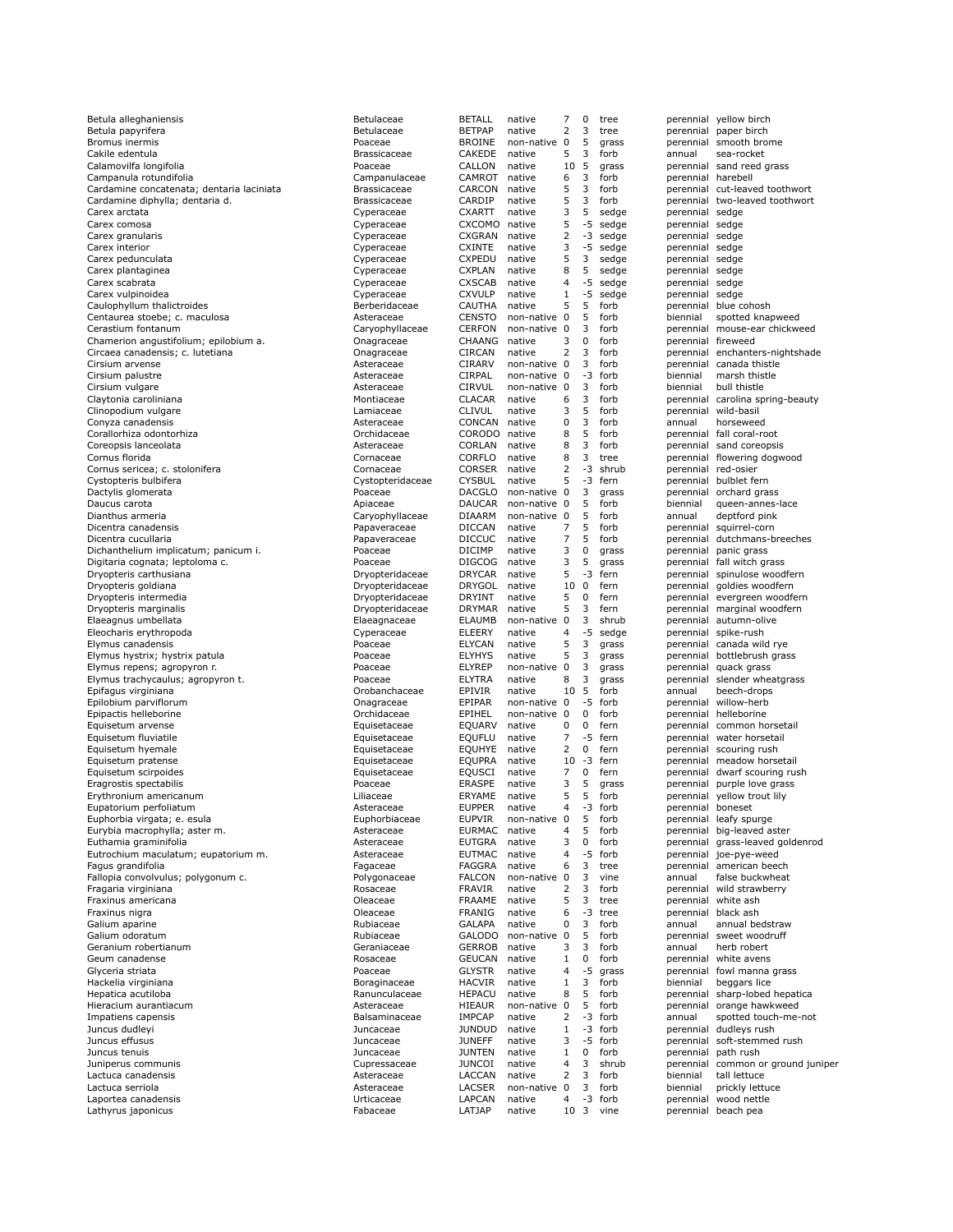| Leonurus cardiaca                                  | Lamiaceae                  | <b>LEOCAR</b>                  | non-native 0           |                | 5           | forb           |                     | perennial motherwort                                     |
|----------------------------------------------------|----------------------------|--------------------------------|------------------------|----------------|-------------|----------------|---------------------|----------------------------------------------------------|
| Leucanthemum vulgare; chrysanthemum leucanthemum   | Asteraceae                 | LEUVUL                         | non-native 0           |                | 5           | forb           |                     | perennial ox-eye daisy                                   |
| Lonicera morrowii                                  | Caprifoliaceae             | <b>LONMOR</b>                  | non-native 0           |                | 3           | shrub          |                     | perennial morrow honeysuckle                             |
| Maianthemum canadense                              | Convallariaceae            | MAICAN                         | native                 | 4              | 3           | forb           |                     | perennial canada mayflower                               |
| Maianthemum racemosum; smilacina r.                | Convallariaceae            | MAIRAC                         | native                 | 5              | 3           | forb           |                     | perennial false spikenard                                |
| Maianthemum stellatum; smilacina s.                | Convallariaceae            | MAISTE                         | native                 | 5              | $\mathbf 0$ | forb           |                     | perennial starry false solomon-seal                      |
| Malus pumila                                       | Rosaceae                   | MALPUM                         | non-native 0           |                | 5           | tree           | perennial           | apple                                                    |
| Matteuccia struthiopteris                          | Onocleaceae                | <b>MATSTR</b>                  | native                 | 3              | $\mathbf 0$ | fern           |                     | perennial ostrich fern                                   |
| Medicago sativa                                    | Fabaceae                   | MEDSAT                         | non-native 0           |                | 5           | forb           | perennial           | alfalfa                                                  |
| Melilotus albus                                    | Fabaceae                   | MELALB                         | non-native 0           |                | 3           | forb           | biennial            | white sweet-clover                                       |
| Mentha canadensis; m. arvensis                     | Lamiaceae                  | <b>MENCAS</b>                  | native                 | 3              | $-3$        | forb           |                     | perennial wild mint                                      |
| Mentha √ópiperita                                  | Lamiaceae                  | MENPIP                         | non-native 0           |                | $-5$        | forb           |                     | perennial peppermint                                     |
| Mitella diphylla                                   | Saxifragaceae              | MITDIP                         | native                 | 8              | 3           | forb           |                     | perennial bishops-cap                                    |
| Monotropa uniflora                                 | Ericaceae                  | MONOUN native                  |                        | 5              | 3           | forb           |                     | perennial indian-pipe                                    |
| Nepeta cataria                                     | Lamiaceae                  | <b>NEPCAT</b>                  | non-native 0           |                | 3           | forb           | perennial           | catnip                                                   |
| Oenothera oakesiana                                | Onagraceae                 | OENOAK native                  |                        | 7              | 5           | forb           | biennial            | evening-primrose                                         |
| Onoclea sensibilis                                 | Onocleaceae                | <b>ONOSEN</b>                  | native                 | 2              | $-3$        | fern           |                     | perennial sensitive fern                                 |
| Osmorhiza claytonii                                | Apiaceae                   | <b>OSMCLI</b>                  | native                 | $\overline{4}$ | 3           | forb           |                     | perennial hairy sweet-cicely                             |
| Osmorhiza depauperata                              | Apiaceae                   | <b>OSMDEP</b>                  | native                 | 9              | 5           | forb           |                     | perennial sweet-cicely                                   |
| Ostrya virginiana                                  | Betulaceae                 | <b>OSTVIR</b>                  | native                 | 5              | 3           | tree           |                     | perennial ironwood; hop-hornbeam                         |
| Packera paupercula; senecio p.; senecio plattensis | Asteraceae                 | PACPAU                         | native                 | 3              | $\mathbf 0$ | forb           |                     | perennial balsam ragwort                                 |
| Phalaris arundinacea                               | Poaceae                    | PHAARU                         | native                 | 0              | -3          | grass          |                     | perennial reed canary grass                              |
| Phleum pratense                                    | Poaceae                    | PHLPRA                         | non-native 0           |                | 3           | grass          | perennial timothy   |                                                          |
| Phryma leptostachya                                | Phrymaceae                 | PHRLEP                         | native                 | 4              | 3           | forb           | perennial lopseed   |                                                          |
| Physalis heterophylla                              | Solanaceae                 | PHYHET                         | native                 | 3              | 5           | forb           |                     | perennial clammy ground-cherry                           |
| Phytolacca americana                               | Phytolaccaceae             | PHYAME                         | native                 | $\overline{2}$ | 3           | forb           | perennial           | pokeweed                                                 |
| Picea glauca                                       | Pinaceae                   | PICGLA                         | native                 | 3              | 3           | tree           |                     | perennial white spruce                                   |
| Pinus resinosa                                     | Pinaceae                   | PINRES                         | native                 | 6              | 3           | tree           | perennial red pine  |                                                          |
| Pinus strobus                                      | Pinaceae                   | <b>PINSTR</b>                  | native                 | 3              | 3           | tree           |                     | perennial white pine                                     |
| Plantago lanceolata                                | Plantaginaceae             | PLALAN                         | non-native 0           |                | 3           | forb           |                     | perennial english plantain                               |
| Plantago rugelii                                   | Plantaginaceae             | PLARUG                         | native                 | 0              | $\mathbf 0$ | forb           |                     | perennial red-stalked plantain                           |
| Poa compressa                                      | Poaceae                    | POACOM                         | non-native 0           |                | 3           | grass          |                     | perennial canada bluegrass                               |
| Populus alba                                       | Salicaceae                 | <b>POPALB</b>                  | non-native 0           |                | 5           | tree           |                     | perennial white poplar                                   |
| Populus balsamifera                                | Salicaceae                 | POPBAL                         | native                 | $\overline{2}$ | $-3$        | tree           |                     | perennial balsam poplar                                  |
| Populus tremuloides                                | Salicaceae                 | <b>POPTRE</b>                  | native                 | 1              | 0           | tree           |                     | perennial quaking aspen                                  |
| Potentilla anserina                                | Rosaceae                   | <b>POTANS</b>                  | native                 | 5              | $-3$        | forb           |                     | perennial silverweed                                     |
| Potentilla norvegica                               | Rosaceae                   | <b>POTNOR</b>                  | native                 | 0              | $\mathbf 0$ | forb           | annual              | rough cinquefoil                                         |
| Prenanthes alba                                    | Asteraceae                 | PREALB                         | native                 | 5              | 3           | forb           |                     | perennial white lettuce                                  |
| Prunella vulgaris                                  | Lamiaceae                  | PRUVUL                         | native                 | 0              | 0           | forb           | perennial self-heal |                                                          |
| Prunus pensylvanica                                | Rosaceae                   | <b>PRUPEN</b>                  | native                 | 3              | 3           | tree           |                     | perennial pin cherry                                     |
| Prunus serotina                                    | Rosaceae                   | <b>PRUSER</b>                  | native                 | 2              | 3           | tree           |                     | perennial wild black cherry                              |
| Prunus virginiana                                  | Rosaceae                   | PRUVIR                         | native                 | $\overline{2}$ | 3           | shrub          |                     | perennial choke cherry                                   |
| Pyrola elliptica                                   | Ericaceae                  | PYRELL                         | native                 | 6              | 3           | forb           |                     | perennial large-leaved shinleaf                          |
| Quercus rubra                                      | Fagaceae                   | QUERUB                         | native                 | 5              | 3           | tree           | perennial red oak   |                                                          |
| Ranunculus acris                                   | Ranunculaceae              | RANACR                         | non-native 0           |                | $\mathbf 0$ | forb           |                     | perennial tall or common buttercup                       |
| Ranunculus recurvatus                              | Ranunculaceae              | RANREC                         | native                 | 5              | -3          | forb           |                     | perennial hooked crowfoot                                |
| Rhamnus alnifolia                                  | Rhamnaceae                 | RHAALN                         | native                 | 8              | -5          | shrub          |                     | perennial alder-leaved buckthorn                         |
| Rhamnus cathartica                                 | Rhamnaceae                 | RHACAT                         | non-native 0           |                | $\mathbf 0$ | tree           |                     | perennial common buckthorn                               |
| Ribes cynosbati                                    | Grossulariaceae            | RIBCYN                         | native                 | 4              | 3           | shrub          |                     | perennial prickly or wild gooseberry                     |
| Ribes rubrum                                       | Grossulariaceae            | RIBRUB                         | non-native 0           |                | 5           | shrub          |                     | perennial red currant                                    |
| Robinia pseudoacacia                               | Fabaceae                   | <b>ROBPSE</b>                  | non-native 0           |                | 3<br>3      | tree           |                     | perennial black locust                                   |
| Rosa blanda                                        | Rosaceae<br>Rosaceae       | <b>ROSBLA</b>                  | native                 | 3              | 3           | shrub          | perennial wild rose |                                                          |
| Rosa multiflora                                    |                            | <b>ROSMUL</b><br><b>ROSRUB</b> | non-native 0           |                | 3           | shrub<br>shrub |                     | perennial multiflora rose                                |
| Rosa rubiginosa; r. eglanteria                     | Rosaceae                   |                                | non-native 0<br>native | 1              | 3           | shrub          |                     | perennial sweetbrier                                     |
| Rubus allegheniensis<br>Rubus occidentalis         | Rosaceae                   | RUBALL<br><b>RUBOCC</b>        | native                 | $\mathbf{1}$   | 5           | shrub          |                     | perennial common blackberry<br>perennial black raspberry |
|                                                    | Rosaceae<br>Rosaceae       |                                | native                 | 4              | $-3$        | shrub          |                     |                                                          |
| Rubus pubescens                                    |                            | <b>RUBPUB</b><br><b>RUBSTR</b> | native                 | 2              | $\mathbf 0$ | shrub          |                     | perennial dwarf raspberry                                |
| Rubus strigosus                                    | Rosaceae                   |                                | native                 | $\mathbf{1}$   | 3           | forb           |                     | perennial wild red raspberry                             |
| Rudbeckia hirta<br>Rumex acetosella                | Asteraceae<br>Polygonaceae | <b>RUDHIR</b><br>RUMACL        | non-native 0           |                | 3           | forb           |                     | perennial black-eyed susan<br>perennial sheep sorrel     |
| Rumex obtusifolius                                 | Polygonaceae               | <b>RUMOBT</b>                  | non-native 0           |                | 0           | forb           |                     | perennial bitter dock                                    |
| Salix discolor                                     | Salicaceae                 | SALDIS                         | native                 | 1              | -3          | shrub          |                     | perennial pussy willow                                   |
| Salix exigua                                       | Salicaceae                 | SALEXI                         | native                 | 1              | $-3$        | shrub          | perennial           | sandbar willow                                           |
| Salix fragilis                                     | Salicaceae                 | <b>SALFRA</b>                  | non-native 0           |                | 0           | tree           |                     | perennial crack willow                                   |
| Sambucus canadensis                                | Adoxaceae                  | SAMCAN                         | native                 | 3              | $-3$        | shrub          | perennial           | elderberry                                               |
| Sambucus racemosa                                  | Adoxaceae                  | SAMRAC                         | native                 | 3              | 3           | shrub          | perennial           | red-berried elder                                        |
| Schedonorus pratensis; festuca p.                  | Poaceae                    | <b>SCHPRA</b>                  | non-native 0           |                | 3           | grass          | perennial           | meadow fescue                                            |
| Scirpus atrovirens                                 | Cyperaceae                 | <b>SCIATV</b>                  | native                 | 3              | -5          | sedge          | perennial           | bulrush                                                  |
| Scutellaria lateriflora                            | Lamiaceae                  | <b>SCULAT</b>                  | native                 | 5              | -5          | forb           | perennial           | mad-dog skullcap                                         |
| Securigera varia; coronilla v.                     | Fabaceae                   | <b>SECVAR</b>                  | non-native 0           |                | 5           | forb           | perennial           | crown-vetch                                              |
| Shepherdia canadensis                              | Elaeagnaceae               | SHECAN                         | native                 | 7              | 5           | shrub          | perennial           | soapberry                                                |
| Silene latifolia; s. pratensis                     | Caryophyllaceae            | <b>SILLAT</b>                  | non-native 0           |                | 5           | forb           | annual              | white campion                                            |
| Silene vulgaris                                    | Caryophyllaceae            | <b>SILVUL</b>                  | non-native 0           |                | 5           | forb           |                     | perennial bladder campion                                |
| Solanum dulcamara                                  | Solanaceae                 | SOLDUL                         | non-native 0           |                | $\mathbf 0$ | vine           |                     | perennial bittersweet nightshade                         |
| Solidago altissima                                 | Asteraceae                 | SOLALT                         | native                 | 1              | 3           | forb           | perennial           | tall goldenrod                                           |
| Solidago caesia                                    | Asteraceae                 | <b>SOLCAE</b>                  | native                 | 6              | 3           | forb           |                     | perennial bluestem goldenrod                             |
| Solidago canadensis                                |                            |                                | native                 | 1              | 3           | forb           |                     | perennial canada goldenrod                               |
| Solidago flexicaulis                               |                            |                                |                        |                |             |                |                     |                                                          |
|                                                    | Asteraceae                 | SOLCAN                         |                        | 6              | 3           | forb           |                     |                                                          |
| Solidago gigantea                                  | Asteraceae<br>Asteraceae   | SOLFLE<br>SOLGIG               | native<br>native       | 3              | $-3$        | forb           | perennial           | perennial zigzag goldenrod<br>late goldenrod             |
| Solidago hispida                                   | Asteraceae                 | SOLHIS                         | native                 | 3              | 5           | forb           |                     | perennial hairy goldenrod                                |
| Solidago juncea                                    | Asteraceae                 | SOLJUN                         | native                 | 3              | 5           | forb           | perennial           | early goldenrod                                          |
| Solidago rugosa                                    | Asteraceae                 | SOLRUG                         | native                 | 3              | $\mathbf 0$ | forb           | perennial           | rough-leaved goldenrod                                   |
| Solidago uliginosa                                 | Asteraceae                 | SOLULI                         | native                 | $\overline{4}$ | -5          | forb           | perennial           | bog goldenrod                                            |
| Stellaria graminea                                 | Caryophyllaceae            | <b>STEGRE</b>                  | non-native 0           |                | 5           | forb           | perennial starwort  |                                                          |
| Streptopus lanceolatus; s. roseus                  | Convallariaceae            | STRLAN                         | native                 | 5              | 3           | forb           |                     | perennial rose twisted-stalk                             |